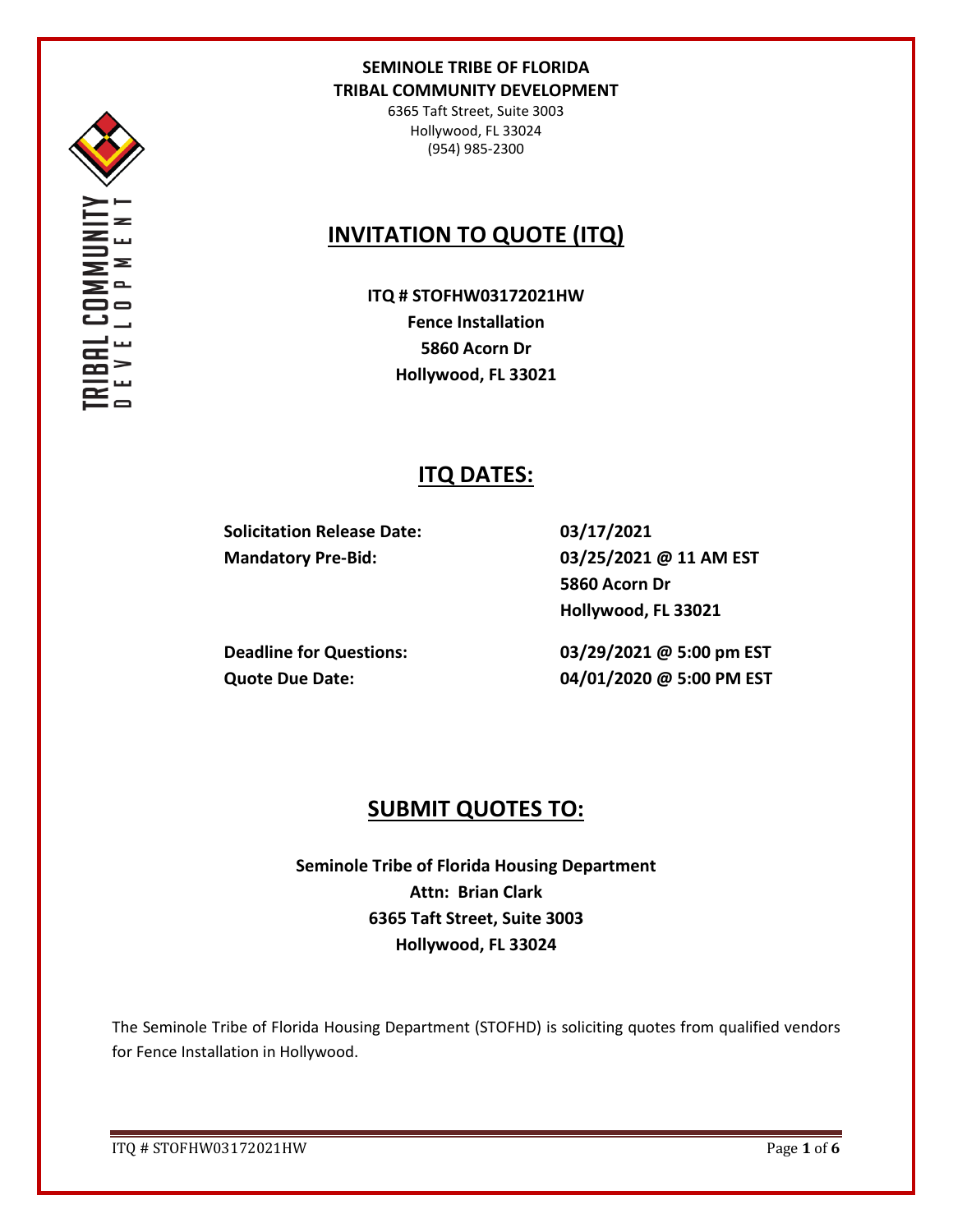6365 Taft Street, Suite 3003 Hollywood, FL 33024 (954) 985-2300

# **SECTION 1: INTRODUCTION AND INSTRUCTIONS**

#### **1.0 INTRODUCTION**

This ITQ provides prospective firms with sufficient information to enable them to prepare and submit quotes to the Seminole Tribe of Florida Housing Department (STOFHD) for The STOFHD is initiating this competitive ITQ to qualified Vendors who are in the business of providing General Contractor Services, capable of completing numerous job functions/services in a timely manner and therefore, seeks to enter into an Agreement with that Vendor.

#### **1.1 INSTRUCTIONS**

This Invitation to Quote (ITQ) contains the instructions governing the quotes to be submitted and the material to be included therein; as well as any mandatory requirements that must be met to be eligible for consideration. All requests for clarification and/or any additional questions regarding this ITQ must be submitted via email to: BrianClark@semtribe.com

Seminole Tribe of Florida Housing Department:

 ATTN: **Brian Clark 6365 Taft Street, Suite 3003 Hollywood, FL 33024**

A mandatory pre-bid meeting at the home is scheduled for **Thursday March 25th 2021 @ 11am**

**Only those sealed quotes received in this Hollywood Housing Department office on or before the Due Date and time will be eligible for consideration. Any quote received after the Due Date and time, regardless of the method of delivery, will be discarded**.

The STOFHD hereby notifies all bidders that if your quote is selected, you will be required to enter into a formal contract with the Seminole Tribe of Florida for the services you are bidding. You will also be required to meet all company vendor, insurance and certification requirements.

The STOFHD reserves the right to reject any or all quotes, to waive formalities or informalities, and to award contract, either in whole or in part. The right is also reserved to select minority vendors and/or vendors with tribal member ownership.

All quotes submitted become the property of STOFHD upon receipt. The content of all quotes shall be kept confidential until an award is made, after which such content will no longer be kept confidential, except as noted therein.

ITQ # STOFHW03172021HW Page **2** of **6**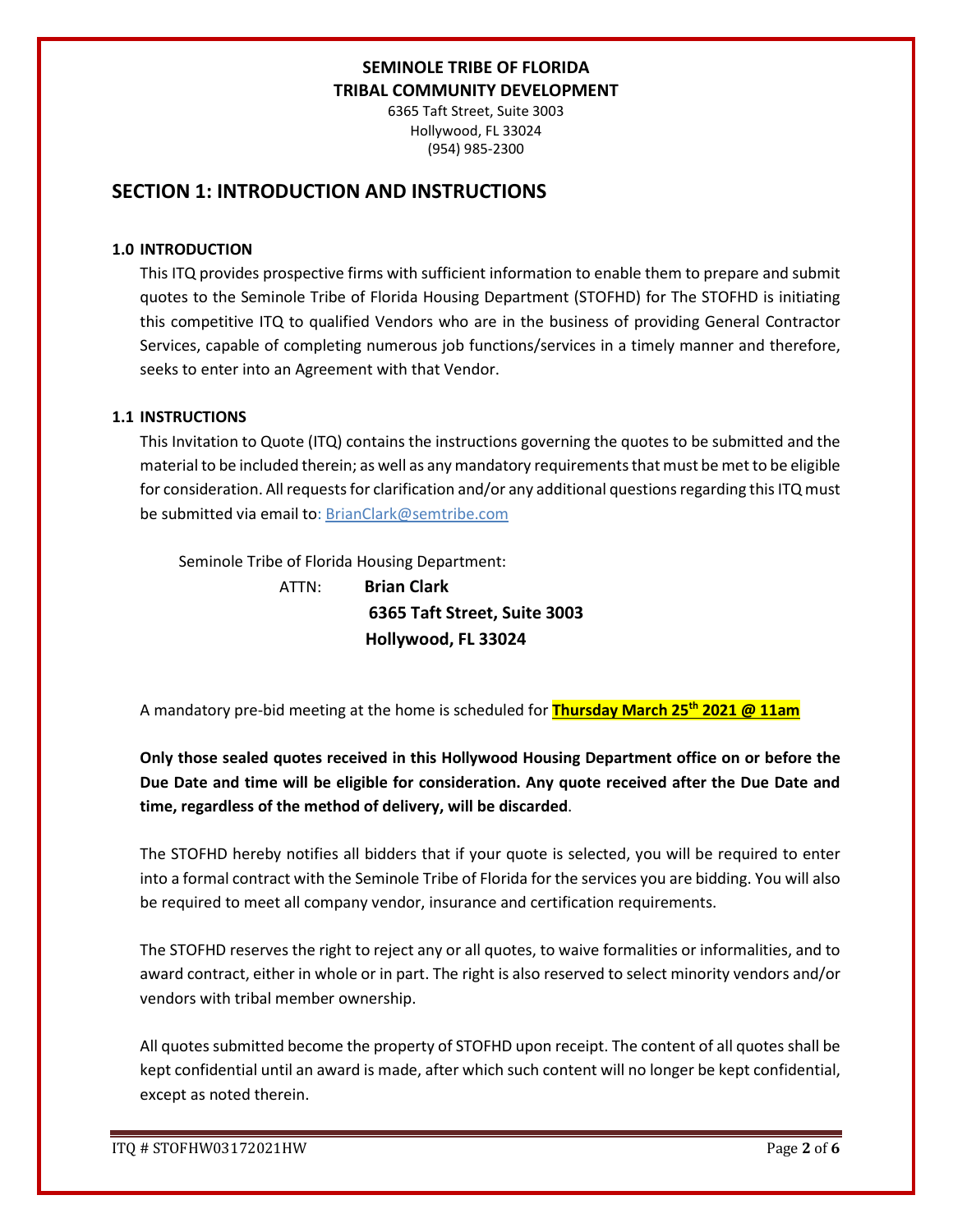6365 Taft Street, Suite 3003 Hollywood, FL 33024 (954) 985-2300

# **SECTION 2: GENERAL REQUIREMENTS**

#### **2.0 OBJECTIVE**

The objective of this ITQ is to provide sufficient information to enable qualified Respondents to submit written quotes. This ITQ is neither a contractual offer nor a commitment to purchase any products or services. All information contained in the quote must be legible. Any and all corrections and or erasures must be initialed. **Each quote shall be signed in ink by an authorized representative of the respondent**. The contents of the quote submitted by the successful respondent of the ITQ may become part of the contract awarded as a result of this solicitation.

#### **2.1 SCOPE OF WORK (SOW)**

The Scope-of-Work ("SOW") contained in the Attachments describes the services expected for a Contractor to provide the STOFHD. Respondent must ensure that all such services contained in the SOW are provided for in every particular and shall meet or exceed the level of quality, availability, features, functionality, frequency, accuracy, and performance.

The silence of specifications or requirements as to any detail contained in this document or any of the attachments or exhibits, or the apparent omission from any specifications or requirements, or a detailed description concerning any point, shall be regarded as meaning that only the best commercial practices shall prevail and that only material and workmanship of the finest quality are to be used. All interpretations of the Scope of Work shall be made on the basis of this statement.

#### **2.3 NOTIFICATION**

Each respondent submitting a quote in response to this ITQ will be notified in writing as to acceptance or rejection of their quote. Release of notification letters should be within sixty (60) days of the quote submission date. STOFHD reserves the right to delay this action if it is deemed to be in the best interests of STOFHD.

# **Housing Standardized Request for Repairs/Construction**

#### **Bathroom:**

ITQ # STOFHW03172021HW Page **3** of **6**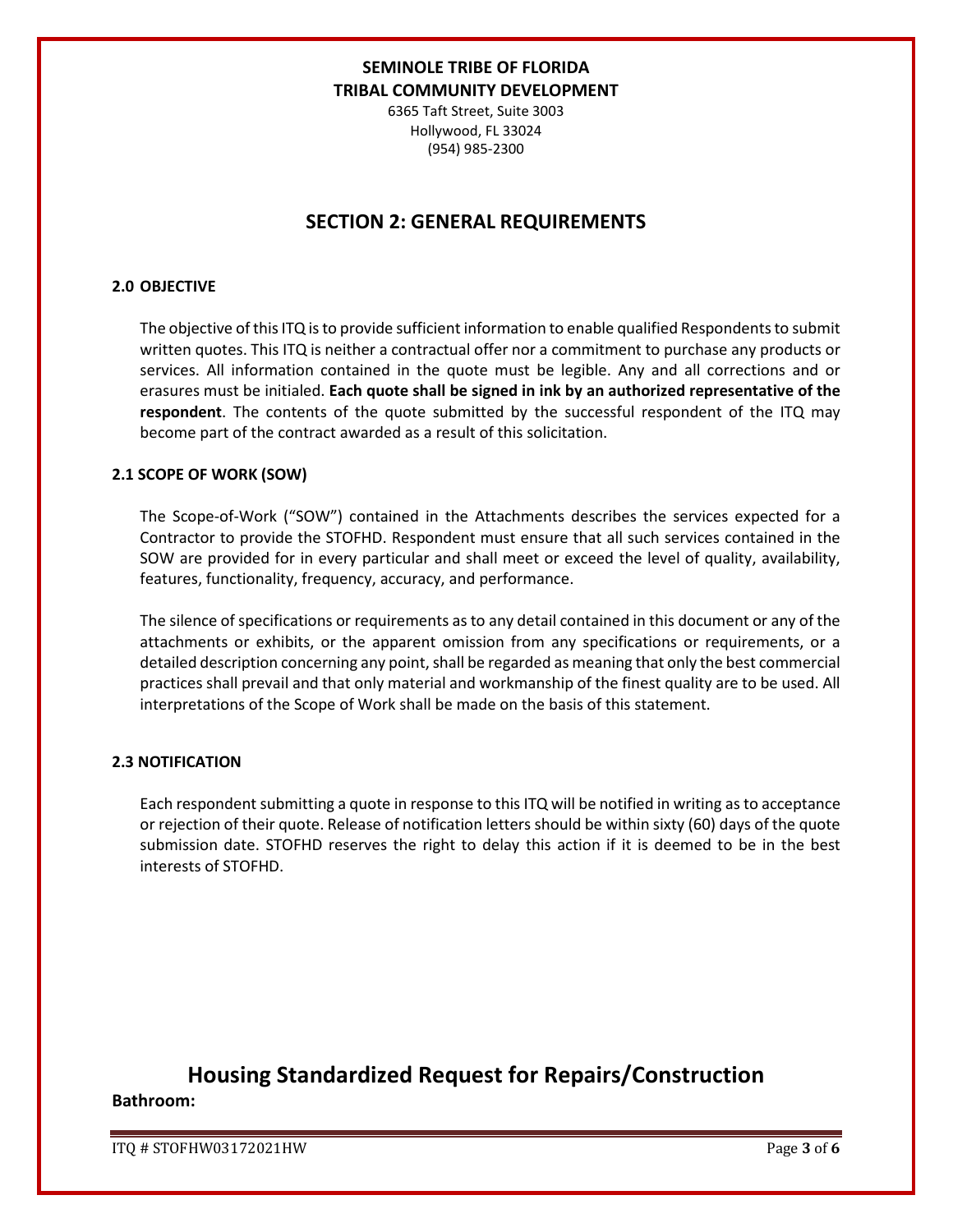6365 Taft Street, Suite 3003 Hollywood, FL 33024 (954) 985-2300

- All wood cabinets are required at all times, when like for like is stated if current cabinet is particle board, include in the bid the price to replace with all wood
- Durock on walls in the shower or tub area
	- o All joints, corners and around windows must be sealed with red guard
	- o Extend the Durock 2' on all sides beyond the shower or tub
- Shower floor mortar bed, no foam or any other products should be used
	- o Minimum 2-4% pre-slope
- Liner should be water tested for 24 hours
	- o Minimum 6 inches
- All floor tile should be slip/skid resistant
- Shower floor tile should be a maximum of 2x2 mesh
- Provide backing for all walls inside tub/shower area between 32" and 38"
- Faucets should be Kohler or Delta
- From shower diverter to shower head piping must be copper tubing and copper fittings o Secure the diverter and pipe fittings securely
- When tiling the walls extend 2 feet passed the shower or tub
- ADA bathroom the entire bathroom must be tile a minimum of 4 feet
- All toilets must be Kohler highline
- All exhaust must be vented through the roof or soffit
	- o The exhaust fan and light for the bathroom must be on the same switch
- All paint must be high gloss

#### **Kitchen:**

- All wood cabinets are required at all times, when like for like is stated if current cabinet is particle board, include in the bid the price to replace with all wood.
- All sinks should be deep double drop in sinks
- Faucets should be Delta with a pull out spray hose
- Moisture resistant (purple) drywall
- Cabinet screws should be a minimum of  $2\frac{1}{2}$  inches
	- o Efforts should be made to find a stud
- If drywall is removed from floor to ceiling, blocking must be provided for upper and lower cabinets

All microwave and kitchen hoods must be exhausted outside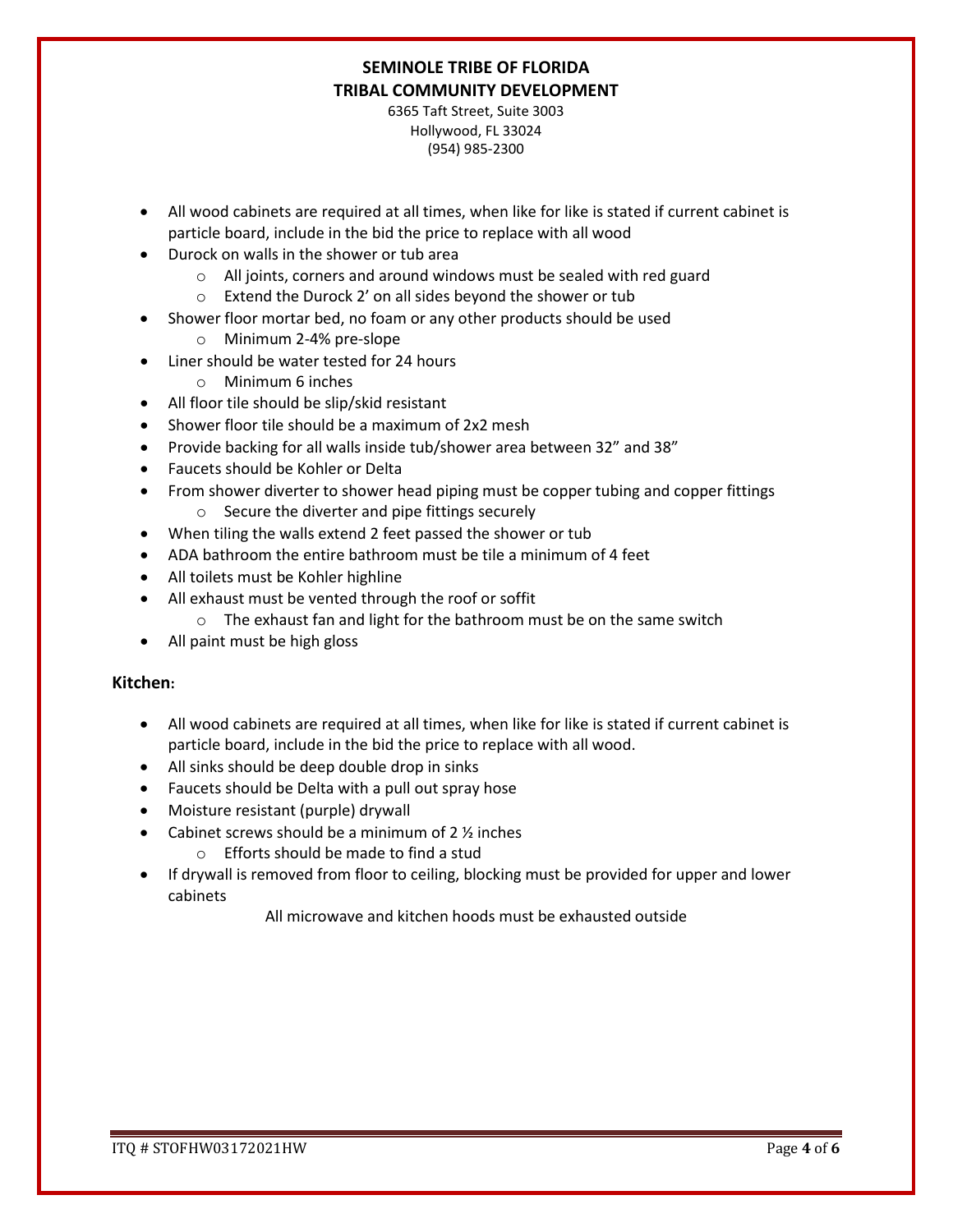6365 Taft Street, Suite 3003 Hollywood, FL 33024 (954) 985-2300

#### **Mechanical/HVAC:**

- All AC units must be installed on a metal stand with a secondary pan and connect float switch
- A primary float switch must be installed and connected
- When replacing duct work all joints and seams must be taped and mastic
- All new HVAC units must be a minimum of 16 seer
- All flexible ducts must be a minimum of R8 R-value
- All disconnects should be the pull type non-fuse
- Rheem, Goodman, Night and Day units preferred
- Caulk around all AC vents
- Keyed lockout caps must be on all units

#### **Water Heaters:**

- GE brand, replaced like for like gallon size
- Drain pan required
- TRV piped to the outside
- All water heaters should have a separate shut off switch
- New code required Energy conservation code chapter 4
- Heat traps are mandatory

#### **General Notes:**

- Schedules must be submitted with all bids and updated any time there is a change
- Contractors are expected to work Monday-Friday, 8:00am-5:00pm unless otherwise specified by the project manager
- When installing new drywall in bedroom, living room etc., backing must be provided for TV's being mounted on the wall
- Place a chase and an outlet at the same area where backing is located
- Seal all recess lighting, caulk the lights to the ceiling
- Caulk around all exterior lights
- All exterior light fixtures must be LED
- Any penetration that are made through the wall to the exterior must be caulked or sealed
- Any new gutters must have leaf guard
- Any roof repairs/replacement must follow Miami-Dade standards